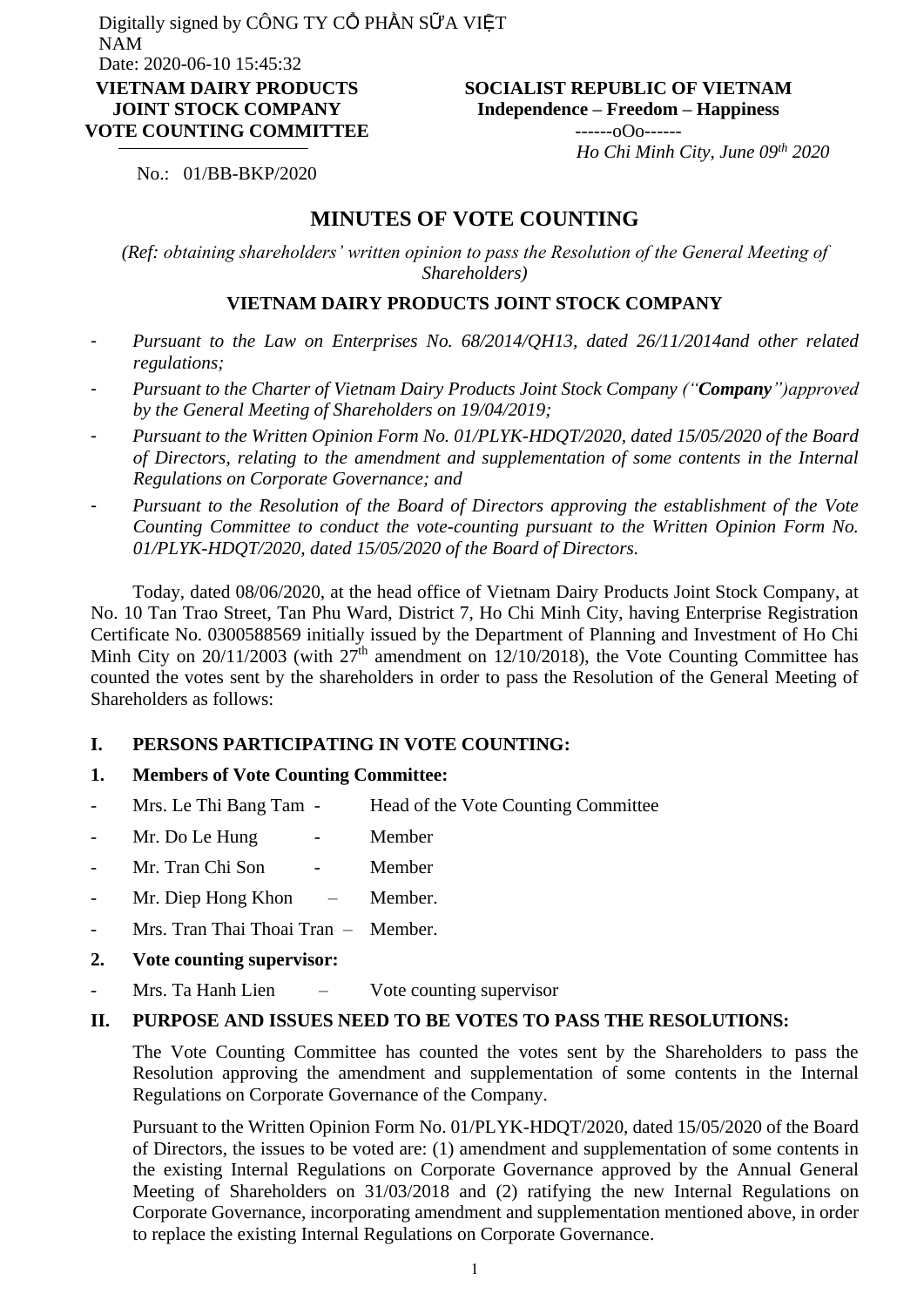### **III. RESULTS OF VOTE COUNTING AS FOLLOWS:**

## **1. Number of shareholders and total number of shares casting votes:**

- The number of shareholders exercising the voting: **5,142 shareholders***.*
- The total number of shares casting votes:: **1,484,408,832** shares, representing for **85.24%** of the total number of voting shares.

## **2. Record of voting status**:

- Total number of issued voting ballots: **34,611** ballots, equivalent to **1,741,377,694** shares, representing for **100%** of the total number of voting shares.
- Total number of collected voting ballots: **5,142** ballots, equivalent to **1,484,408,832** shares, representing for **85.24%** of the total number of voting shares.
	- + Total number of valid voting ballots: **5,142** ballots, equivalent to **1,484,408,832** shares, representing for **85.24%** of the total number of voting shares.
	- + Total number of invalid voting ballots: **0** ballots, equivalent to **0** shares, representing for **0%** of the total number of voting shares.

## **3. Results of vote counting**:

Once all the voting ballots have been checked, the votes will be consolidated pursuant to three (03) voting status: *Approved - Not approved - No opinion* for each issue and will be calculated in the form of percentage (%) rounded up to two (02) decimal places. The ballots identified as invalid voting ballots; ballots marked by shareholders/authorized representatives with "No opinion" status; and ballots which were not sent to the Company shall be considered "No opinion".

## **4. The voting results for each issue**:

## *<u>Issue 1</u>: Amending and supplementing some contents of the existing Internal Regulations on Corporate Governance approved by the General Meeting of Shareholders on March 31st, 2018***:**

- + The number of shares approving this issue: **1,481,726,391** shares, representing for **85.09%** of the number of voting shares.
- + The number of shares not approving this issue: **0** share, representing for **0%** of the number of voting shares.
- + The number of shares having no opinion: **2,682,441** shares, representing for **0.15%** of the total of voting shares.

## - *Issue 2*: *Ratifying the new Internal Regulations on Corporate Governance incorporating the adjustments and amendments mentioned above in order to replace the existing Internal Regulations on Corporate Governance***:**

- + The number of shares approving this issue: **1,481,725,471** shares, representing for **85.09%** of the number of voting shares.
- + The number of shares not approving this issue: **0** shares, representing for **0%** of the number of voting shares.
- + The number of shares having no opinion: **2,683,361** shares, representing for **0.15%** of the number of voting shares.

# **IV. THE ISSUES WHICH HAVE BEEN APPROVED :**

Pursuant to the Article 18.8 of the Company's Charter, the approved issues are:

- *Issue 1: amendment and supplementation of some contents of the existing Internal Regulations on Corporate Governance approved by the General Meeting of Shareholders on March 31st, 2018.*
- *Issue 2: Ratifying the new Internal Regulations on Corporate Governance incorporating the adjustments and amendments mentioned above in order to replace the existing Internal Regulations on Corporate Governance.*